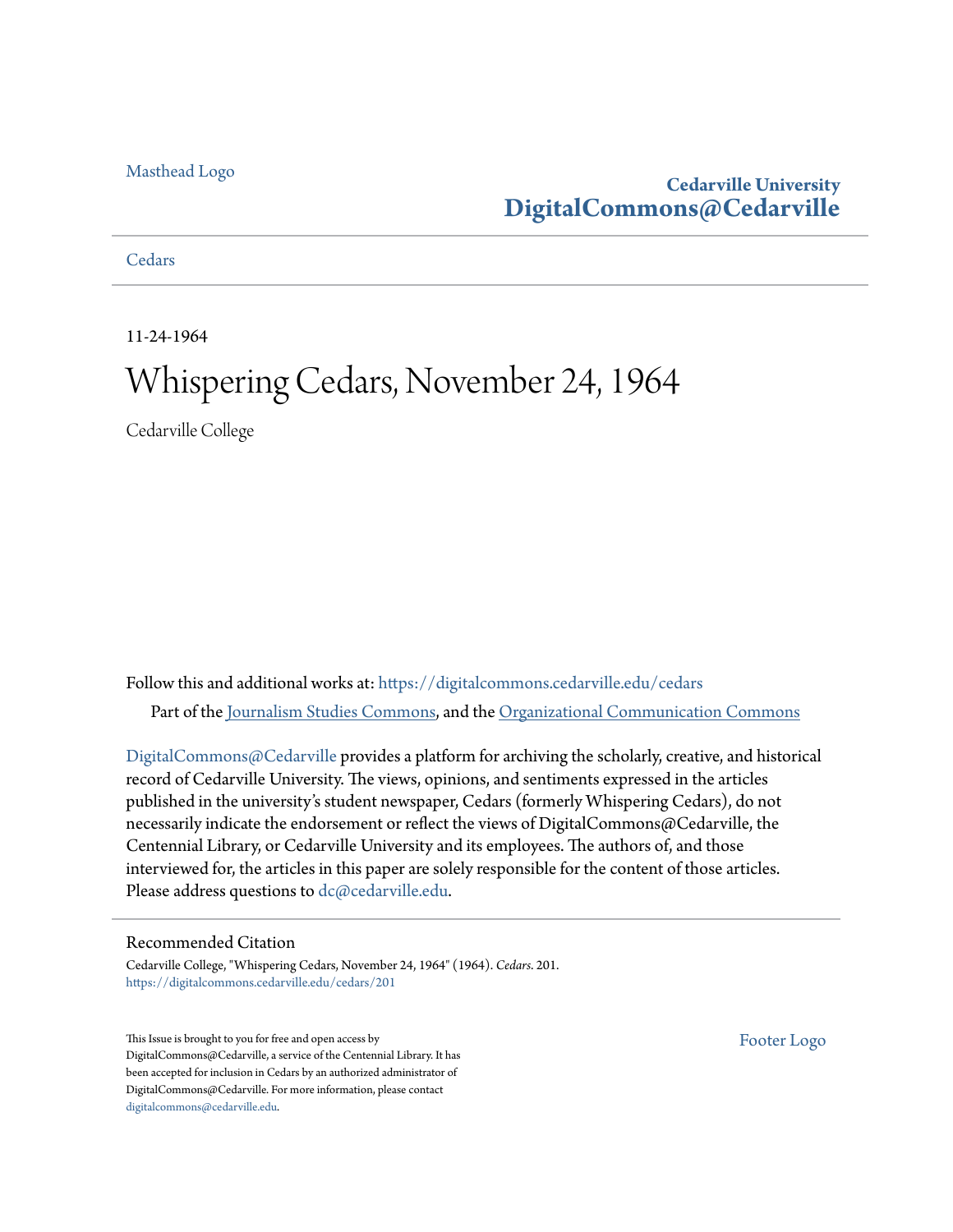# A Student Publication of Cedarville College WHISPERING CEDARS

Vol. XI and November 24, 1964 No. 3

#### TARGET DATE FOR ACCREDITATION: MAY 1967 By Jack Branon

Ever since its birth into the academic w or 1d, Cedarville College has steadily grown. In more recent years progress has been meteoric causing the administration to pursue full accreditation.

Although accreditation has been of interest to the college since 19 53, active work toward this goal was not begun until 1957. In the years that have followed, the faculty and administration have worked many long and seemingly endless hours in an effort to make the dream of accreditation a reality. Now the end is in sight.

On Sunday afternoon, November 29, an inspecting team from the North Central Association of Colleges and Secondary Schools will arrive on campus to begin its preliminary inspection of the college, the first major test in Cedarville 's quest for accreditation. This team, comprised of Dr. Martin Stearns of Wayne State University, Dr. Paul Silverman of the University of Illinois, and Dr. A.G. Huegl of Valparaiso University, w i 11 continue its inspection through Tuesday afternoon, December 1.

During the course of their staythe inspectors will question members of the faculty, student leaders, and various

other members of the student body. Inquiries will be made on the basis of material already being studied by the inspecting team. They have been sent a copy of the college catalog, the faculty handbook, and the student handbook, as well as a seventy-five page self-study prepared by the faculty and administration, answering questions covering every possible aspect of the program at Cedarville. Because the answers given by the students areto be compared with those given in the self-study, it is essential that questions be answered honestly and frankly. Only through the cooperation of the students can the inspectors know whether the college is re ally doing what it says it is doing.

The upcoming examination is, of course, only <sup>a</sup>preliminary probe. It will determine onlywhether Cedarville meets North Central's candidacy requirements. If the college is granted candidacy status, however, Dr. Johnson predicts that within three years, Cedarville College should be regionally accredited. The date set by Dr. Johnson as the goal for accreditation is May, 1967, with an outside possibility that May, 1966, could see Cedarville accredited. Accreditation by this date would mean that Cedarville would have to pass the final inspection ih November, 1965, a task that would require a super-human effort by every member of the college family. Once the final

(continued on page 3)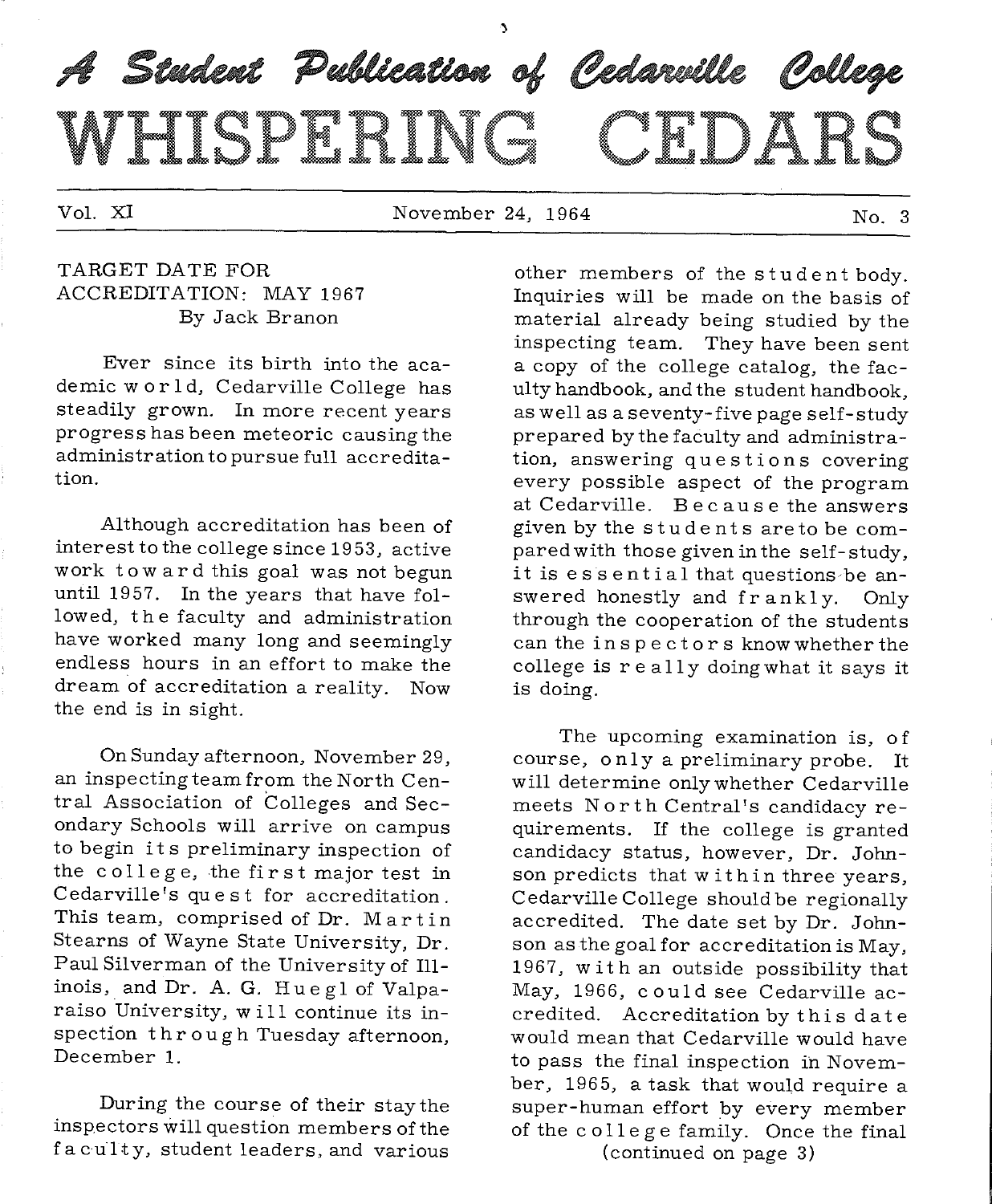#### EDITORIAL

I am just plain tired over the discussion that revolves around our lack of accreditation. Every time that you ask someone what they don't like about Cedar ville, they come up with "Oh, Cedarville is OK but it just isn't accredited." Well, so what! Is accrediting the school going to change the quality of the instructor? Is it going to radically ch an g e the requirements for a class?

Then why do students look forward to accreditation with such <sup>a</sup>gleam in their eye? The reason is simple: they think that with accreditation they can ride on the reputation of the school to an easy entrance into graduate school or a soft job in a large company. They expect all of this from an "established school"-a name brand college.

But for my money, it is the individual student who needs to gain accreditation as much as  $-$  or even more so-than the school which he happens to attend. When a· student throws himself into the task of studying, he is just a little nearer, to becoming an "established person." After all, it's not a school that needs to go and get a job. It's not the school that needs to make good money to raise <sup>a</sup> family. It's not the school that is going to be seeking promotion later on in life. Joe College is the one that is going to be tested on the relative worth of his own skills. If Joe is a dullard, the fact that he graduated from Harvard or Princeton, Yale or Cedarville, is not going to help his case anywhen it comes to some 'higher up'' evaluating his worth. What can that individual give to my com-

pany? This is the only consideration of an employer. And if Joe can't supply the goods, then I'm sorry, Joe, you are going to have to go somewhere else where they can use you. However, if Joe applies himself while in school to the task of learning how to learn-when he gets out of the Hallowed Halls of Cedar-he will be needed. The fact that Joe knows the causes of the Civil War or can give the names of the 12 Tribes of Israel is not without merit. But what is more important to Joe is the method that he used to learn these things while he was in school. What lasting disciplines or principles of education has Joe <sup>g</sup>leaned from his four years of school. Education must be more than an accumulation of facts. It is an assimilation of principles and methods for getting <sup>a</sup> job done. The leaders in our world today are always those men who have taken the opportunity to make themselves educated. They are successful because they knew how to get to a root of a problem and build the solution from there. This is what constitutes leadership.

(continued on page 3)

#### STAFF

| Editor Michael Kellogg            |
|-----------------------------------|
| Reporter-in-chief. Joanna Ronk    |
| Copy Reader. Dorothy Olsen        |
| Arts Editor Suzanne Bartheld      |
| Sports Editor Richard Pettitt     |
| Devotional Editor Charles Truxton |
| Political Editor James Stockwell  |
| Typists Dawne Evans               |
| Louise Stutesman                  |
| Circulation-Advertising.          |
| Howard Timmons                    |
| Adviser E. L. Greenwood           |

2

 $\ddot{\bm{\zeta}}$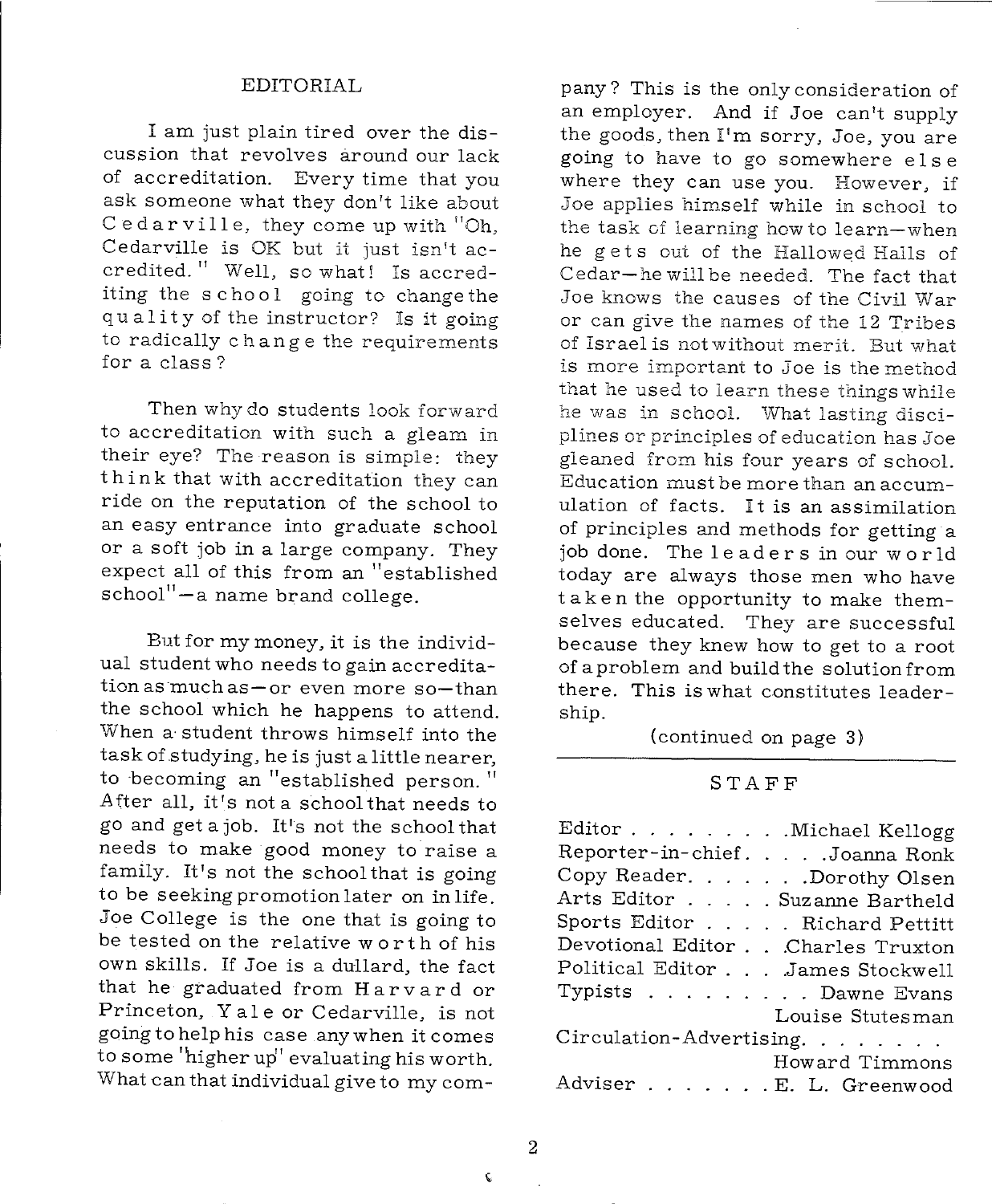#### ACCREDITATION (continued from page 1)

inspection is made, the form ality of being voted into membership at North Central's annual meeting in the spring of the year following the inspection remains. Most of the decisions for acceptance, according to Dr. John <sup>s</sup>on, are made in committee by the inspectors, so the real hurdles appear to be the inspections.

What advantages' doe s accreditation have? Why is the administration striving so hard to achieve this goal? More than anything else, accreditation is a status symbol. It shows that <sup>a</sup> school belongs academically. It gives students and faculty a feeling of accomplishment, of achievement. It will be a big step in keeping people from saying, "Cedar what?" when they hear the name. Accreditation will raise Cedarville's academic standards by attracting more exceptional high school graduates than ever before. Finally, Cedarville credits will transfer to other institutions even easier than before.

Because of a lack of advanced degrees among the faculty members, <sup>a</sup> shortage of college buildings, especially an adequate library, and limited financial resources, Cedarville College's st ruggle to achieve academic status through the means of accreditation has been a difficult one. It now appears, however, that through the resourcefulness of the administration, the cooperation ofthe students, and, most important, by the grace of God, Cedarville stands on the threshold of a new era- $\mathbf{a}$  **an era** that promises an even greater  $\frac{1}{2}$  **concept of academic excellence with xpiritual erable rather ever before.** 

#### EDITORIAL (continued from page 2)

What a tremendous let-down some schools would have if they were accredited on the finished product rather than on the machine that was used for its manufacture. It is my contention that many ofCedarville's graduates have proved themselves educated men without wearing the attractive cloak of accreditation.

I am not saying that there is anything wrong with accreditation per se. I am saying, however, that it is not an end in itself-a pot of gold at the end of <sup>a</sup>rainbow. It is not the sole factor in judging the worth of a student-and it should not be thought so or sought after for that reason. I have seen graduates of an accredited organization that do not have anything more to offer with their four years of "accredited" learning than <sup>a</sup>paper-mill diploma and a strong back capable of ditch-digging.

Any student at Cedarville who thinks that Cedarville's accreditation will relieve him of any responsibility of learning is grossly in error. This school will be accredited some day soon. But what is needed more, is a student body with a desire to learn how to learn, and a faculty that is interested in inspiring students to seek after wisdom.

### $"QUOTABLE QUOTES"$

- Dr. Williams says: "John 17:17, 'Thy **\AT o~d is T r i!J th. 1 If the B i b 1 e is**   $T$ ruth in its entirety, it must be **fia.r~nonious in all i.ts parts.** <sup>11</sup>
- $Mr.$  Gathany says: <sup>11</sup>A man with a goal **is a man -vvith a i1J.tu.re.** *<sup>11</sup>*

3

 $\hat{\mathbf{v}}$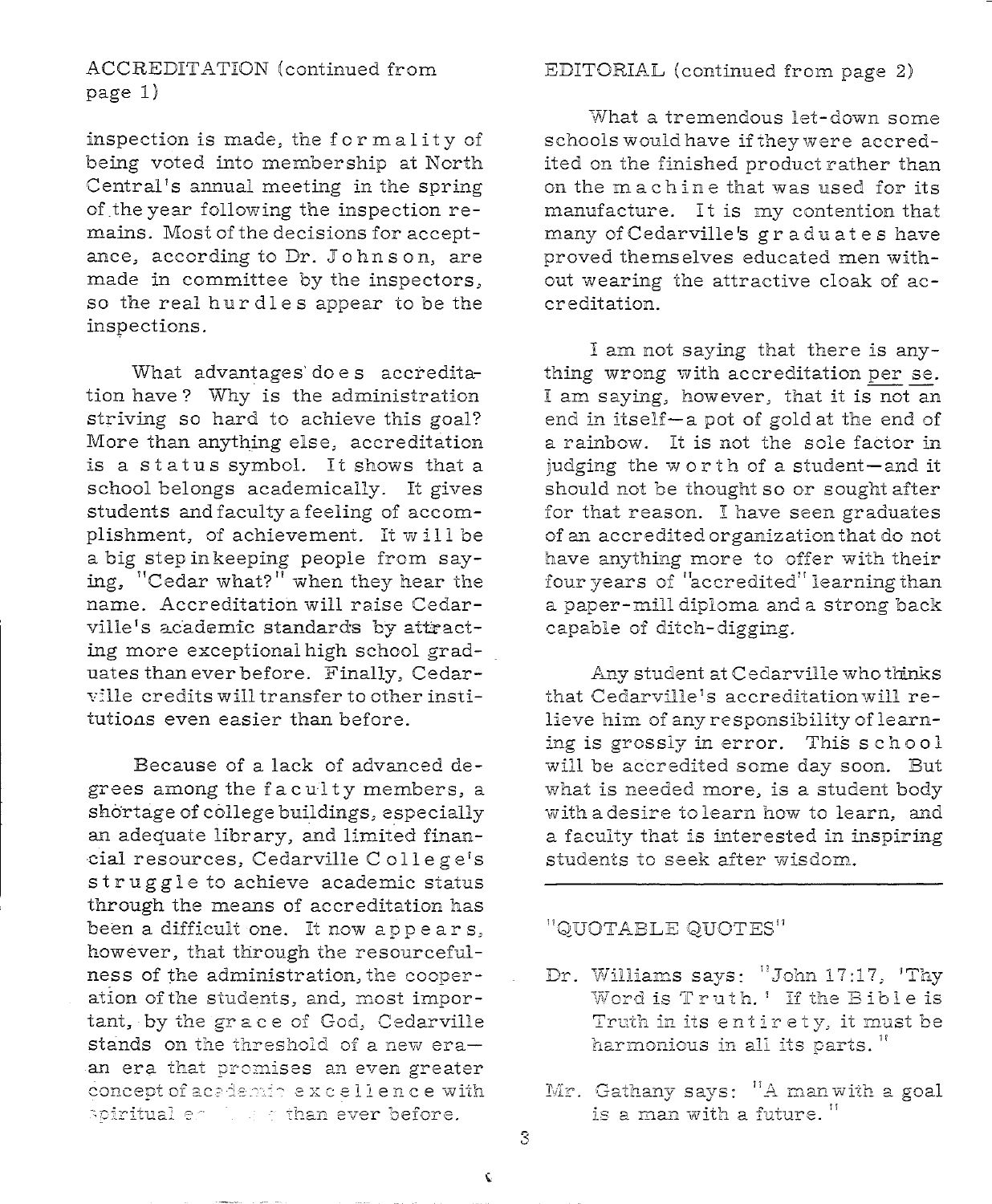#### DIRECTED EXPANSION IS UNDERWAY By Mona Bal lard

Choosing a practical plan of campus expansion is the basic concern of Cedarville's planning committee.

Consulting with Mr. Russel W. Jenkins, the recently employed architect from Virginia, committee members sought a developmental program which would most effectively incorporate the existing campus facilities with new, desired buildings.

Engineers from Columbus are currently on campus completing a survey of property elevations, which is necessary to make decisions pertaining to size, location, and design of future structures.

<sup>A</sup>library and one dorm are goals presently in sight says President James T. Jeremiah. These two constructions would be the first steps in a long range developmental outline.

The new library unit would cover 20;000 square feet plus expansion space in contrast with the present library's floor space of  $7,000$  square feet. Along this line of continuing growth, Mr. Jen kins is seeking a dorm design which would be reusable in future construction

If funds are available, through bonds or gifts, it is hoped that work on these first two projects could begin this coming spring. Cedarville trustees have already authorized a million dollar bond issue, approved by the Ohio commission.

However, since the hopes of the <sup>p</sup>lanning committee hinge on finances,

to help raise the necessary funds, President Jeremiah, Public Relations Director Lee Turner, faculty and staff members are visiting various churches and planning several area banquets to present the work of Cedarville. In these presentations emphasis is placed on the needs for expansion.

#### SHADOWS EXHIBIT COLLEGE GOAL

Seventy years ago, Cedarville College was but a dream. On September 19, 1894, a rented house, a faculty of five, and thirty-six students began the fulfillment of this dream. College Hall was erected the next year, followed in 1902 bythe presentation of Alford Memorial Gymnasium.

Buildings, faculty, supporters, students-which of these is the real Cedarville College? Are the many buildings we nowenjoyto bethought of as the college itself? Is our dedicated faculty the college? Is the actual heartbeat of Cedarville College its interested prayer and financial supporters? Do we, the students alone, constitute our college?

Henry Vaughan, in The W or l d, asserts that "Time" is but a shadow of "Eternity," exhibiting many of the characteristics of "Eternity" yet not ultimate in itself. Buildings, faculty, supporters and students are, humanly speaking, temporal; they must have an et er n a 1 counterpart.

Today we seek <sup>a</sup>new library. In 1905, Andrew Carnegie donated twelve thousand dollars for a new library, and our present library was completed in

(continued on page 5)

4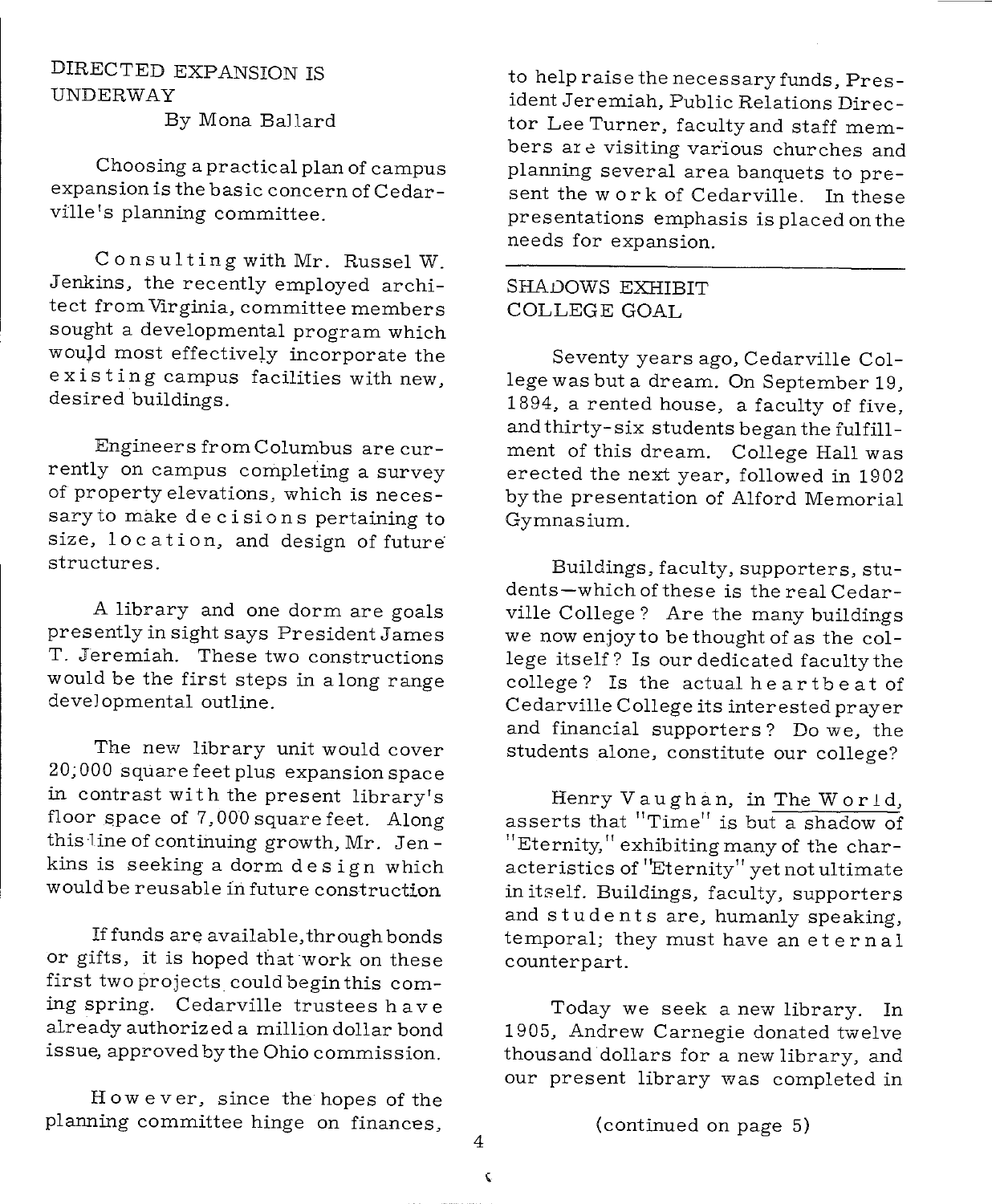

#### CEDAR PARK HELPS SOLVE HOUSING PROBLEM

Mr. Homer Lankford, prominent Xenia contractor, is the individual who first grasped the idea of developing the land south of Cedarville into a housing<br>project. He submitted plans to the town<br>council and zoning commission. Approximately six months later, the legal process of annexation had been completed, and Cedar Park was made a part of Cedarville.

Realizing the school's need for dormitory space, Mr. Lankford made his apartments available to students of Cedarville College.

Cedar Park is a ninety-day wonder. Construction did not begin until June, and was completed by September. Large<br>work crews and meticulous planning insured that Cedar Park would be com<sup>p</sup>leted before school opened.

The Cedar Park area is slated for increased activity in the days ahead Mr. Lankford's eye has caught the vis-10n of the need for a professional building in Cedarville. The building will be constructed with the needs of a doctor,<br>dentist, and other professional people in mind. Mr. Lankford also plans to build a number of fourteen to twenty-<br>thousand dollar homes in Cedar Park.

# SHA DOWS (continued from page 4)

1908, yet it is just a shadow of the true Cedarville College. A new library will reflect Cedarville College only if it is built for the "Word and Testimony of Jesus Christ"; it will be a temporal shadow of this eternal goal which is Ce-<br>darville College. Dedicated faculty, interested supporters and enthusiastic students along with our buildings are, and must be, shadows ofthe "Word and Testimony of Jesus Christ, " our college.